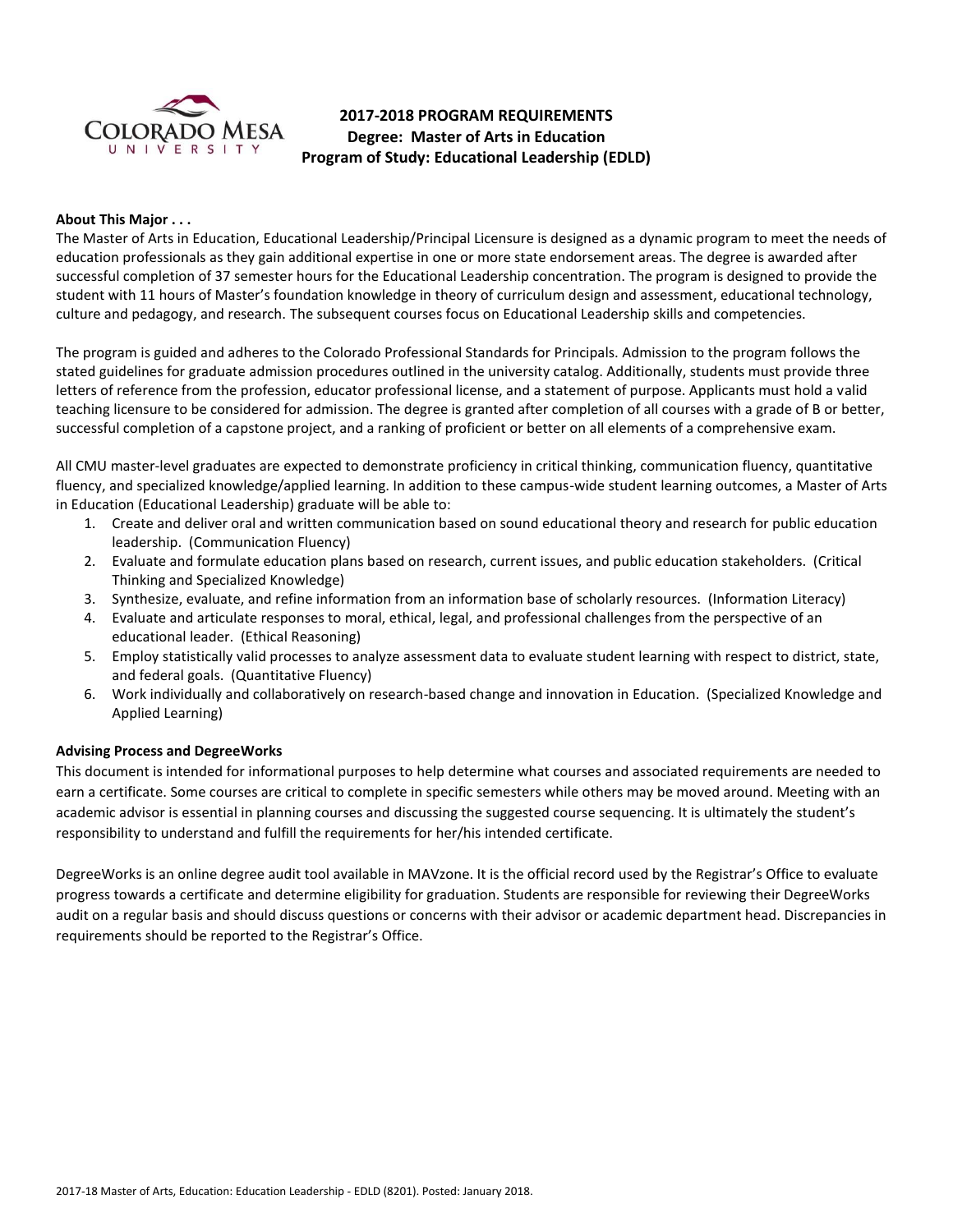## **Graduation Process**

Students must complete the following in the first two months of the semester prior to completing their certificate requirements (for one semester certificates complete in the first week of class):

- Review their DegreeWorks audit and create a plan that outlines how unmet requirements will be met in the final semester.
- Meet with their advisor and modify their plan as needed. The advisor must approve the final plan.
- Submit the "Intent to Graduate" form to the Registrar's Office to officially declare the intended graduation date and commencement ceremony plans.
- Register for all needed courses and complete all requirements for each degree sought.

Submission deadlines and commencement details can be found at [http://www.coloradomesa.edu/registrar/graduation.html.](http://www.coloradomesa.edu/registrar/graduation.html)

If your petition for graduation is denied, it will be your responsibility to apply for graduation in a subsequent semester. Your "Intent to Graduate" does not automatically move to a later graduation date.

## **INSTITUTIONAL GRADUATE DEGREE REQUIREMENTS**

The following institutional requirements apply to all CMU graduate-level degrees. Specific programs may have different requirements that must be met in addition to institutional requirements.

- Graduate certificates consist of a minimum of 5 credit hours. Master's degrees consist of a minimum of 30 credit hours. Doctoral degrees consist of a minimum of 60 credit hours
- All credits in a graduate program must be minimally at the 500-level.
- At least fifty percent of the credit hours must be taken at CMU.
- Students must achieve a 3.00 cumulative GPA or higher in all CMU coursework.
- A course may only be used to fulfill one requirement for each degree/certificate.
- Capstone exit assessment/projects (e.g., Major Field Achievement Test) requirements are identified under Program-Specific Requirements.
- The Catalog Year determines which program sheet and certificate requirements a student must fulfill in order to graduate. Visit with your advisor or academic department to determine which catalog year and program requirements you should follow.
- See "Requirements for Graduate Degrees and Certificates" in the catalog for a complete list of graduation requirements.

## **PROGRAM-SPECIFIC REQUIREMENTS**

- 37 semester hours for the Master of Arts in Education, Educational Leadership.
- Students must earn a "B" in every course at the graduate level.
- A bachelor's degree from an accredited college is required, prior to beginning the program.
- A fully completed application including official transcripts is required prior to beginning the program.
- Applicants must hold a valid Professional Colorado Educator License.
- It is recommended that students work closely with a faculty advisor when selecting courses and scheduling classes prior to registration.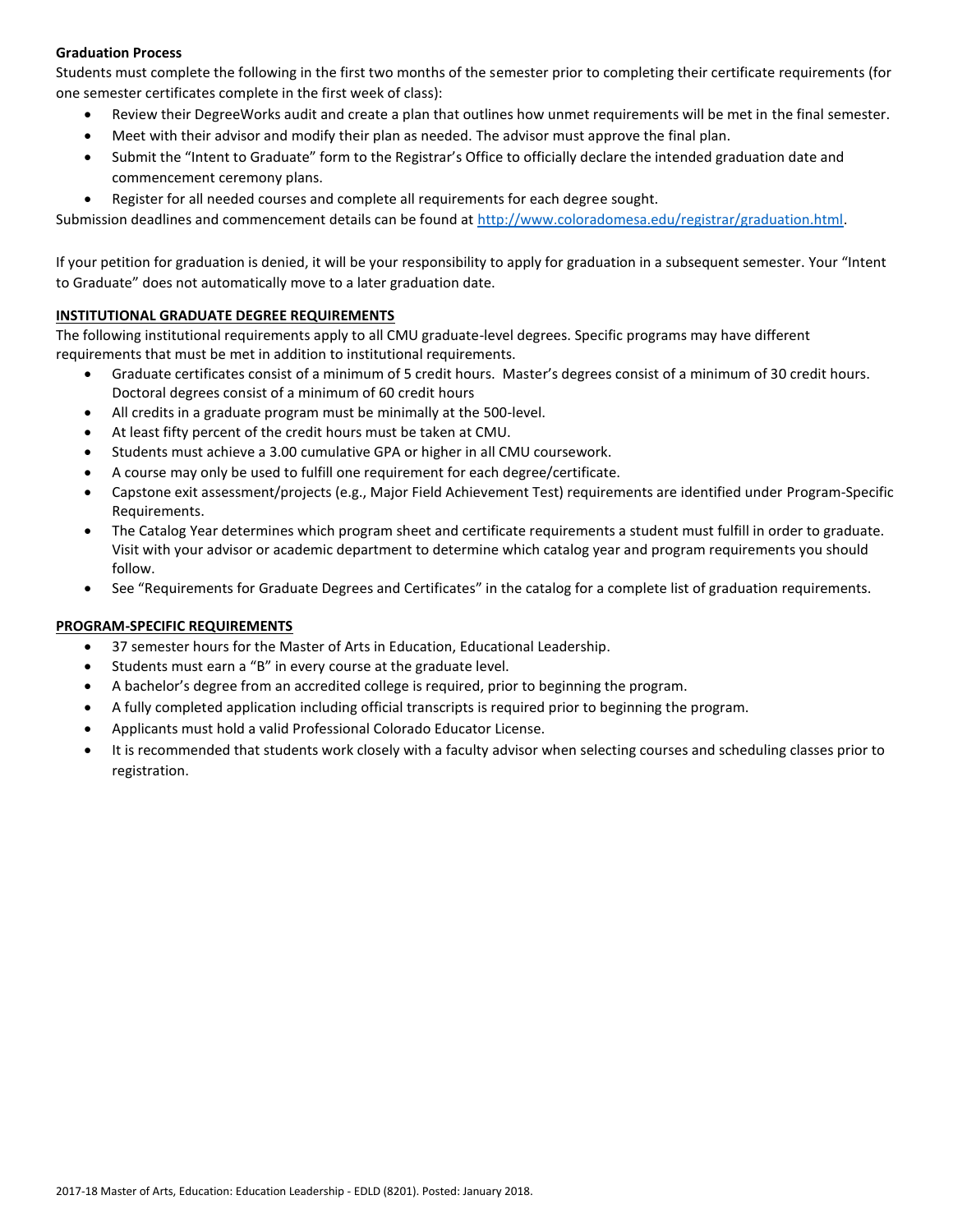# **GRADUATE CERTIFICATE: EDUCATION, EDUCATIONAL LEADERSHIP REQUIREMENTS** (37 semester hours, must earn a "B" or better

in each course)

**Core Courses** (11 semester hours)

- $\square$  EDUC 500 Culture and Pedagogy (3)
- $\Box$  EDUC 501 Educational Technology (2)
- EDUC 502 Theory, Design, and Assessment of Curriculum (3)
- $\Box$  EDUC 503 Introduction to Educational Research and Design (3)

## **Educational Leadership Courses** (26 semester hours)

- $\square$  EDLD 504 Best Practices in Curriculum, Assessment, Instruction (3)
- EDLD 505 Reform and Organizational Change in Education (2)
- $\square$  EDTL 513 Information Based Educational Practice and Statistics (3)
- EDLD 515 Dynamic School Leadership in a Democratic Society: Introduction to School Administration (2)
- $\square$  EDLD 520A Principalship I (2)
- $\Box$  EDLD 520B Principalship II (2)
- $\Box$  EDLD 530 Legal Aspects of School Administration: Educational Policy and the Law (2)
- EDLD 531 School Finance & Budgeting (1)
- $\square$  EDLD 535 Internship in Educational Leadership I (1)
- EDLD 540 School Improvement & Accountability (2)
- $\Box$  EDLD 542 Instructional Supervision and Management/HR (3)
- EDLD 544 Strategies in School Improvement (2)
- $\square$  EDLD 545 Internship in Educational Leadership II (1)

## **Additional Requirements**

- **Capstone**: The Master of Arts in Education requires the successful completion of the capstone competency. The capstone culminates in a professional presentation representing enduring understanding illustrating a synthesis of learning. This presentation must represent sufficient rigor to garner final approval from Colorado Mesa University to grant the Master of Arts degree in Education. Educational Leadership students will do their oral presentation in their school or district as part of their requirements for the Internship.
- **Comprehensive Exam**: Educational Leadership students are required to achieve proficiency on all elements of a comprehensive exam taken the final semester of the program. The written exam evaluates the critical thinking and problem solving skills of candidates in relation to the Colorado Professional Standards for Principals.